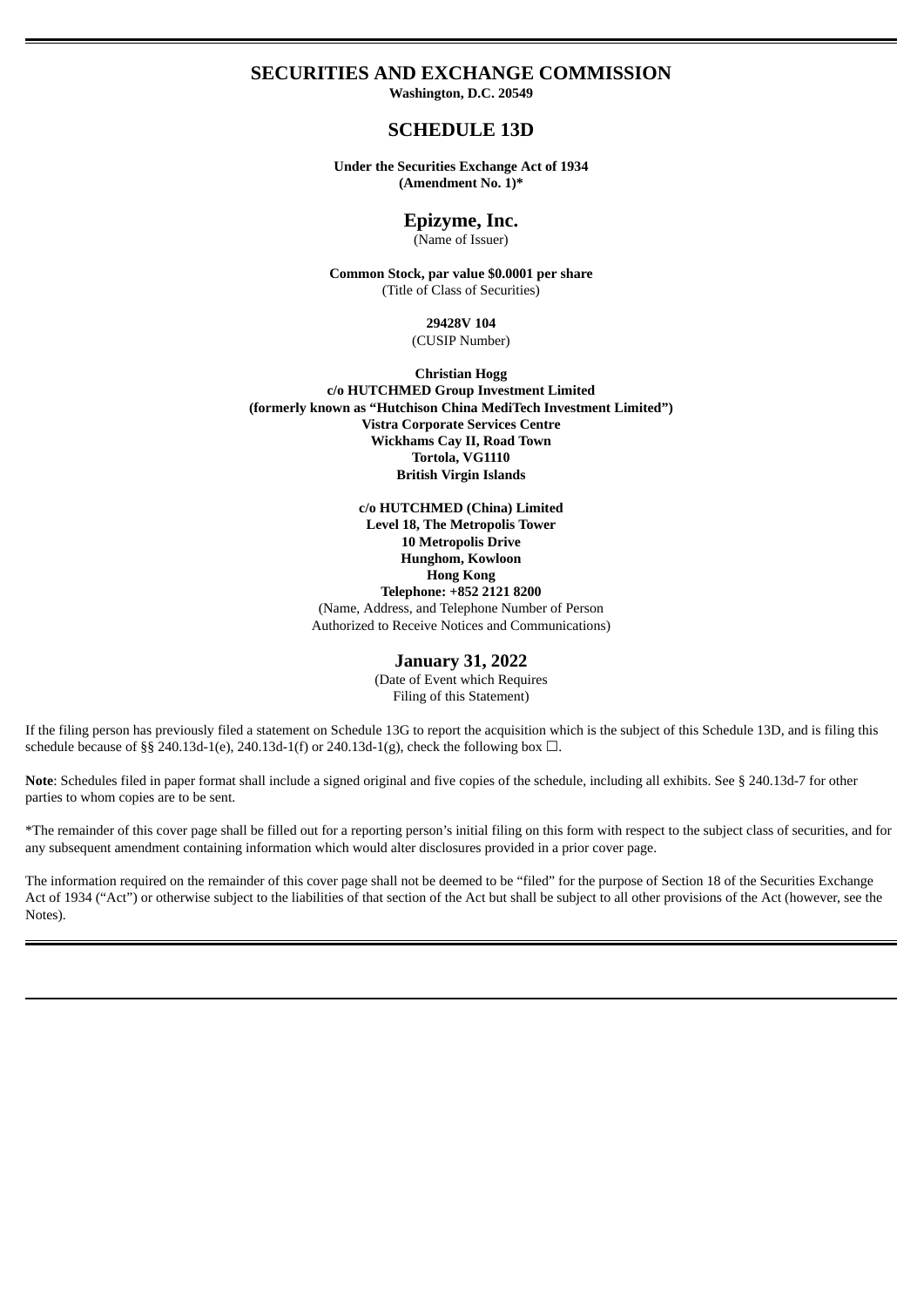| $\mathbf{1}$                           | <b>NAMES OF REPORTING PERSONS</b><br>I.R.S. IDENTIFICATION NO. OF ABOVE PERSONS (ENTITIES ONLY):<br>HUTCHMED Group Investment Limited (formerly known as "Hutchison China MediTech Investment Limited") |                                                                                                  |                   |  |  |  |
|----------------------------------------|---------------------------------------------------------------------------------------------------------------------------------------------------------------------------------------------------------|--------------------------------------------------------------------------------------------------|-------------------|--|--|--|
| $\overline{2}$                         | <b>INSTRUCTIONS</b>                                                                                                                                                                                     | CHECK THE APPROPRIATE BOX IF A MEMBER OF A GROUP (SEE                                            | (a) $\Box$<br>(b) |  |  |  |
| 3                                      | <b>SEC USE ONLY</b>                                                                                                                                                                                     |                                                                                                  |                   |  |  |  |
| 4                                      | 0 <sup>0</sup>                                                                                                                                                                                          | SOURCE OF FUNDS (SEE INSTRUCTIONS)                                                               |                   |  |  |  |
| 5                                      |                                                                                                                                                                                                         | $\Box$<br>CHECK IF DISCLOSURE OF LEGAL PROCEEDINGS IS REQUIRED<br>PURSUANT TO ITEMS 2(d) OR 2(e) |                   |  |  |  |
| 6                                      | CITIZENSHIP OR PLACE OF ORGANIZATION<br>British Virgin Islands                                                                                                                                          |                                                                                                  |                   |  |  |  |
| <b>NUMBER OF</b><br><b>SHARES</b>      | 7                                                                                                                                                                                                       | <b>SOLE VOTING POWER</b>                                                                         | $\Omega$          |  |  |  |
| <b>BENEFICIALLY</b><br><b>OWNED BY</b> | 8                                                                                                                                                                                                       | <b>SHARED VOTING POWER</b>                                                                       | $5,653,000^{(1)}$ |  |  |  |
| <b>EACH</b><br><b>REPORTING</b>        | 9                                                                                                                                                                                                       | <b>SOLE DISPOSITIVE POWER</b>                                                                    | $\Omega$          |  |  |  |
| PERSON WITH                            | 10                                                                                                                                                                                                      | <b>SHARED DISPOSITIVE POWER</b>                                                                  | $5,653,000^{(1)}$ |  |  |  |
| 11                                     |                                                                                                                                                                                                         | AGGREGATE AMOUNT BENEFICIALLY OWNED BY EACH<br><b>REPORTING PERSON</b>                           | $5,653,000^{(1)}$ |  |  |  |
| 12                                     | CHECK BOX IF THE AGGREGATE AMOUNT IN ROW (11)<br>EXCLUDES CERTAIN SHARES (SEE INSTRUCTIONS)                                                                                                             | $\Box$                                                                                           |                   |  |  |  |
| 13                                     |                                                                                                                                                                                                         | PERCENT OF CLASS REPRESENTED BY AMOUNT IN ROW (11)                                               | $3.4\%^{(2)}$     |  |  |  |
| 14                                     |                                                                                                                                                                                                         | TYPE OF REPORTING PERSON (SEE INSTRUCTIONS)                                                      | CO                |  |  |  |

(1) Represents the 5,653,000 shares issuable upon exercise of the Warrant to purchase Common Stock.

(2) Calculated based upon an aggregate of 162,764,195 shares of Common Stock reported to be outstanding upon the completion of a public offering of the Common Stock as of January 31, 2022 in Form 424(b)(5) prospectus of the Issuer submitted to the Securities and Exchange Commission on January 28, 2022, and giving effect to the exercise in full of the Warrant.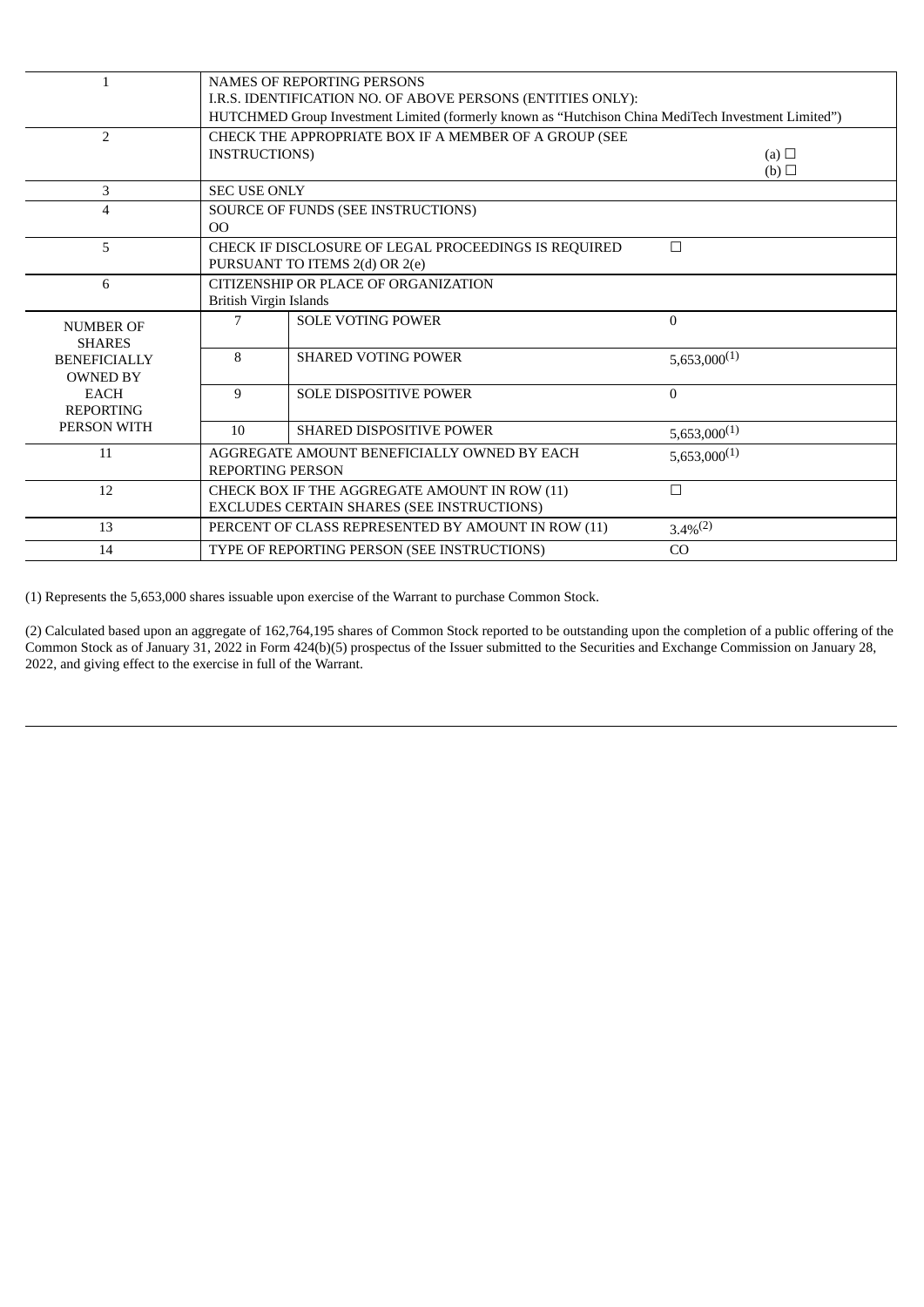|                                        | <b>NAMES OF REPORTING PERSONS</b><br>I.R.S. IDENTIFICATION NO. OF ABOVE PERSONS (ENTITIES ONLY):<br>HUTCHMED (China) Limited |                                                                                                  |                               |  |  |  |
|----------------------------------------|------------------------------------------------------------------------------------------------------------------------------|--------------------------------------------------------------------------------------------------|-------------------------------|--|--|--|
| 2                                      | <b>INSTRUCTIONS</b>                                                                                                          | CHECK THE APPROPRIATE BOX IF A MEMBER OF A GROUP (SEE                                            | (a) $\Box$<br>$(b)$ $\square$ |  |  |  |
| 3                                      | <b>SEC USE ONLY</b>                                                                                                          |                                                                                                  |                               |  |  |  |
| $\overline{4}$                         | 0 <sup>0</sup>                                                                                                               | SOURCE OF FUNDS (SEE INSTRUCTIONS)                                                               |                               |  |  |  |
| 5                                      |                                                                                                                              | $\Box$<br>CHECK IF DISCLOSURE OF LEGAL PROCEEDINGS IS REQUIRED<br>PURSUANT TO ITEMS 2(d) OR 2(e) |                               |  |  |  |
| 6                                      | CITIZENSHIP OR PLACE OF ORGANIZATION<br>Cayman Islands                                                                       |                                                                                                  |                               |  |  |  |
| <b>NUMBER OF</b><br><b>SHARES</b>      | 7                                                                                                                            | <b>SOLE VOTING POWER</b>                                                                         | $\Omega$                      |  |  |  |
| <b>BENEFICIALLY</b><br><b>OWNED BY</b> | 8                                                                                                                            | <b>SHARED VOTING POWER</b>                                                                       | $5,653,000^{(1)}$             |  |  |  |
| <b>EACH</b><br><b>REPORTING</b>        | 9                                                                                                                            | <b>SOLE DISPOSITIVE POWER</b>                                                                    | $\Omega$                      |  |  |  |
| PERSON WITH                            | 10                                                                                                                           | <b>SHARED DISPOSITIVE POWER</b>                                                                  | $5,653,000^{(1)}$             |  |  |  |
| 11                                     |                                                                                                                              | AGGREGATE AMOUNT BENEFICIALLY OWNED BY EACH<br><b>REPORTING PERSON</b>                           | $5,653,000^{(1)}$             |  |  |  |
| 12                                     |                                                                                                                              | CHECK BOX IF THE AGGREGATE AMOUNT IN ROW (11)<br>EXCLUDES CERTAIN SHARES (SEE INSTRUCTIONS)      | $\Box$                        |  |  |  |
| 13                                     |                                                                                                                              | PERCENT OF CLASS REPRESENTED BY AMOUNT IN ROW (11)                                               | $3.4\%^{(2)}$                 |  |  |  |
| 14                                     |                                                                                                                              | TYPE OF REPORTING PERSON (SEE INSTRUCTIONS)                                                      | CO                            |  |  |  |

(1) Represents the 5,653,000 shares issuable to HUTCHMED Group Investment Limited upon exercise of the Warrant to purchase Common Stock.

(2) Calculated based upon an aggregate of 162,764,195 shares of Common Stock reported to be outstanding upon the completion of a public offering of the Common Stock as of January 31, 2022 in Form 424(b)(5) prospectus of the Issuer submitted to the Securities and Exchange Commission on January 28, 2022, and giving effect to the exercise in full of the Warrant.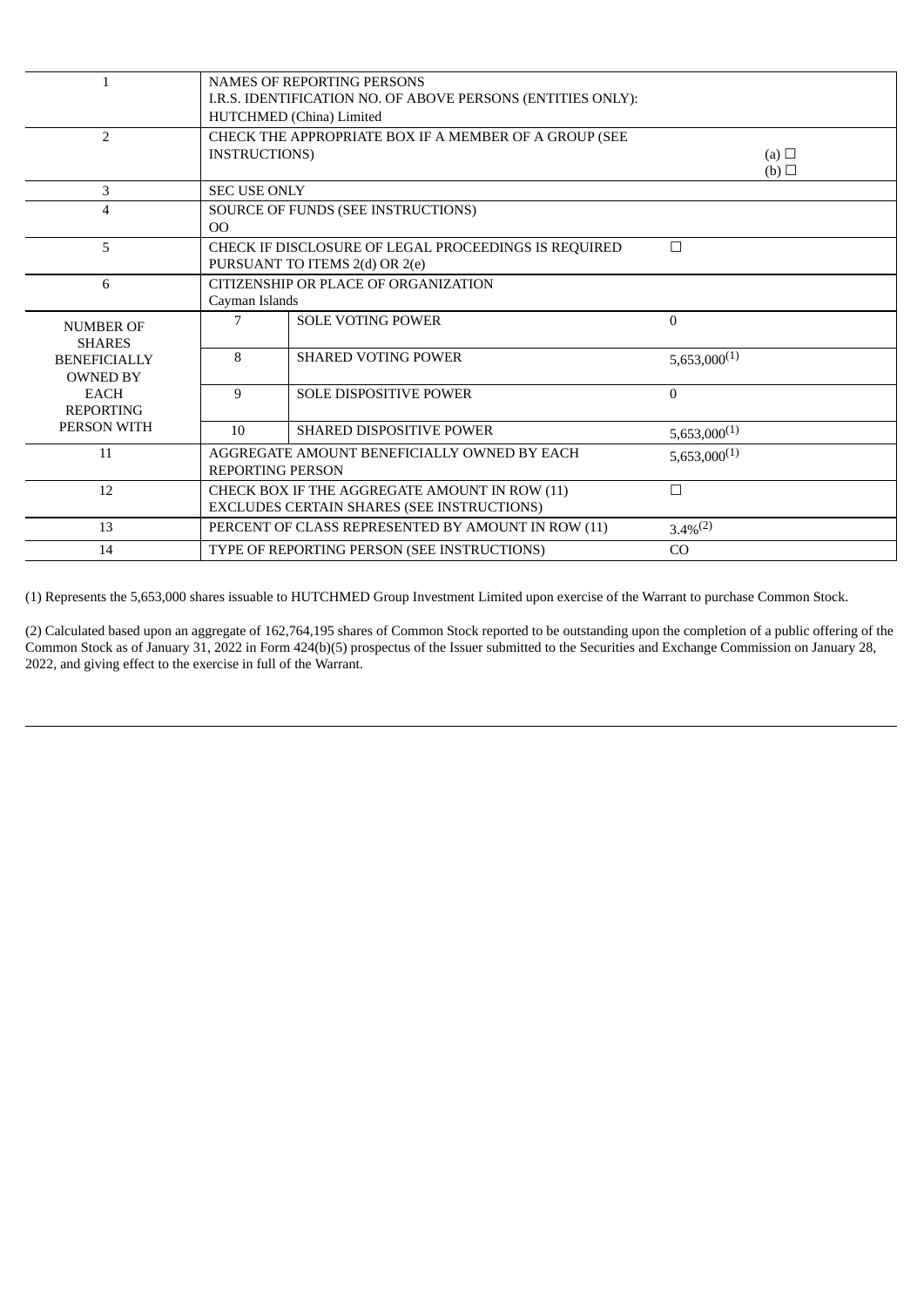This Amendment No. 1 to the Schedule 13D (this "Amendment") relates to the shares of common stock, par value \$0.0001 per share (the "Common Stock"), of Epizyme, Inc., a Delaware corporation (the "Issuer"), and amends the Schedule 13D filed on August 16, 2021 (the "Initial Schedule 13D"). Capitalized terms used and not defined in this Amendment have the meanings set forth in the Initial Schedule 13D.

This Amendment amends Item 5 as set forth below. As a result of the Issuer's public offering of its Common Stock, on January 31, 2022, each of the Reporting Persons ceased to be the beneficial owner of more than five percent of the Common Stock. The filing of this Amendment represents the final amendment to the Schedule 13D and constitutes an exit filing for the Reporting Persons.

# **Item 5 Interest in Securities of the Issuer**

(a)-(b) The information required by Items 5(a) and 5(b) is set forth in Rows 7-13 of the cover page for each of the Reporting Persons and is incorporated herein by reference. As a result of its ownership of HUTCHMED Group Investment Limited, HUTCHMED (China) Limited may be deemed to control HUTCHMED Group Investment Limited and may be deemed to share beneficial ownership and voting and dispositive power over the 5,653,000 shares of Common Stock issuable to HUTCHMED Group Investment Limited upon the full exercise of the Warrant.

(c) Not applicable.

(d) Not applicable.

(e) The Reporting Persons ceased to be beneficial owners of more than five percent of the Common Stock as of January 31, 2022.